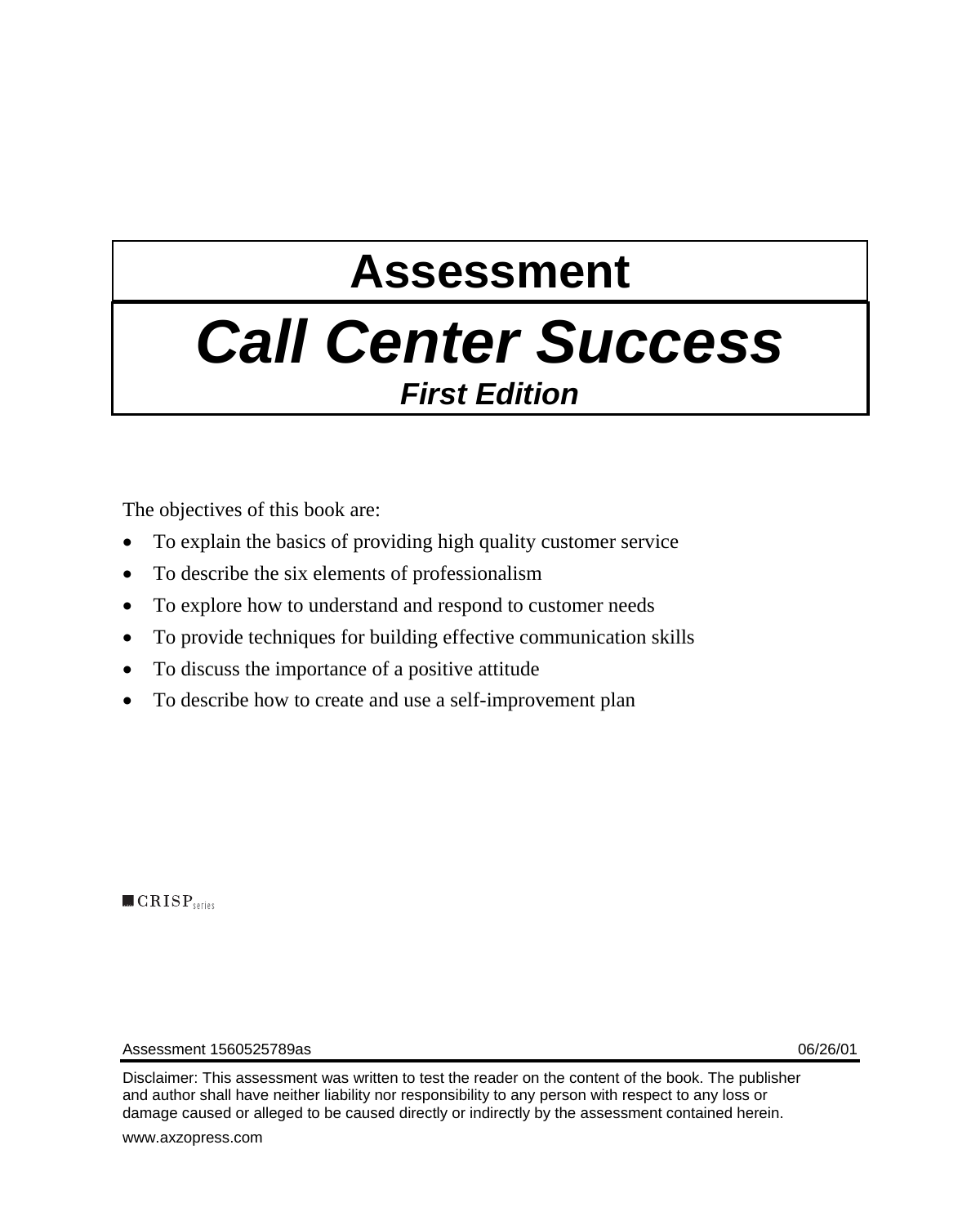### **Assessment Questions for**  *Call Center Success, First Edition*

#### *Select the best response.*

- 1. In the typical call center, a CSR gets only one chance to satisfy the customer.
	- A. True
	- B. False
- 2. Within each customer telephone conversation, a CSR must:
	- A. Manage the customer conversation
	- B. Satisfy the needs of the customer
	- C. Control the length of the call
	- D. All of the above
- 3. To become a professional CSR, reps must master all of the following skills except to:
	- A. Know the products and services
	- B. Be a team player
	- C. Avoid taking responsibility
	- D. Remain customer-focused
- 4. A CSR's foremost responsibility is to:
	- A. Know the products and services
	- B. Stay customer-focused
	- C. Assist other CSRs
	- D. Handle a large number of calls
- 5. Making a commitment involves:
	- A. Striving to do your best
	- B. Deciding to remain in your position until retirement
	- C. Taking advantage of learning opportunities
	- D. A and C
	- E. All of the above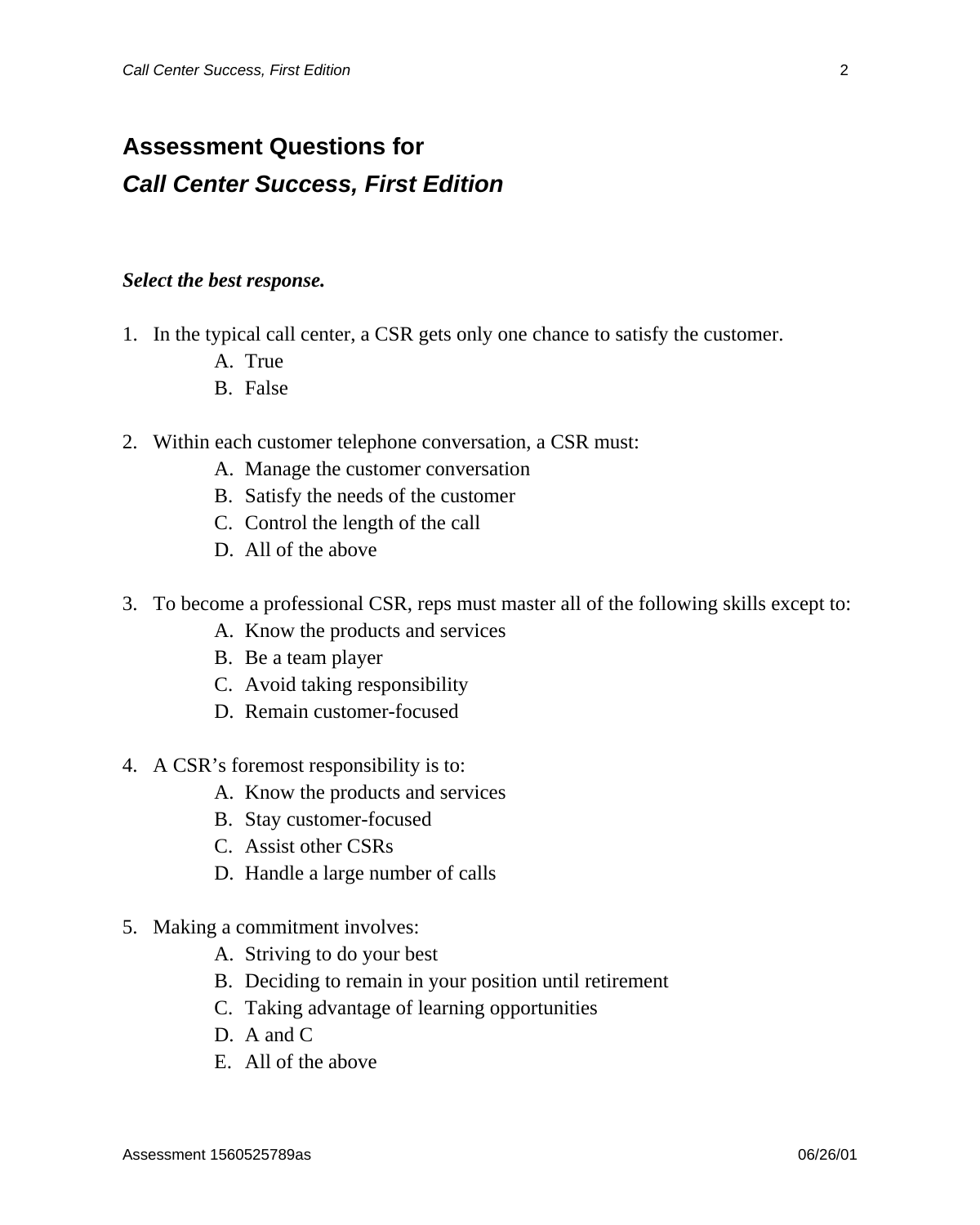- 6. The Analytical Customer typically:
	- A. Is quick to make decisions
	- B. Is a good listener
	- C. Has a lack of patience
	- D. Is very direct and to the point
- 7. The Assertive Customer typically:
	- A. Needs a lot of information to make a decision
	- B. Focuses on relationships, not on results
	- C. Uses a faster rate of speech
	- D. Doesn't like to be rushed
- 8. Social conversation is important in dealing with an:
	- A. Analytical Customer
	- B. Assertive Customer
	- C. Neither of the above
	- D. Both of the above
- 9. Often customers want and need suggestions.
	- A. True
	- B. False
- 10. Obstacles to effective listening include:
	- A. Thinking of what you are going to say next
	- B. Thinking about the previous customer call
	- C. Making assumptions rather than asking questions
	- D. All of the above
- 11. A customer who is looking for accuracy and details is most likely:
	- A. Amiable
	- B. Analytical
	- C. A Driver
	- D. Outgoing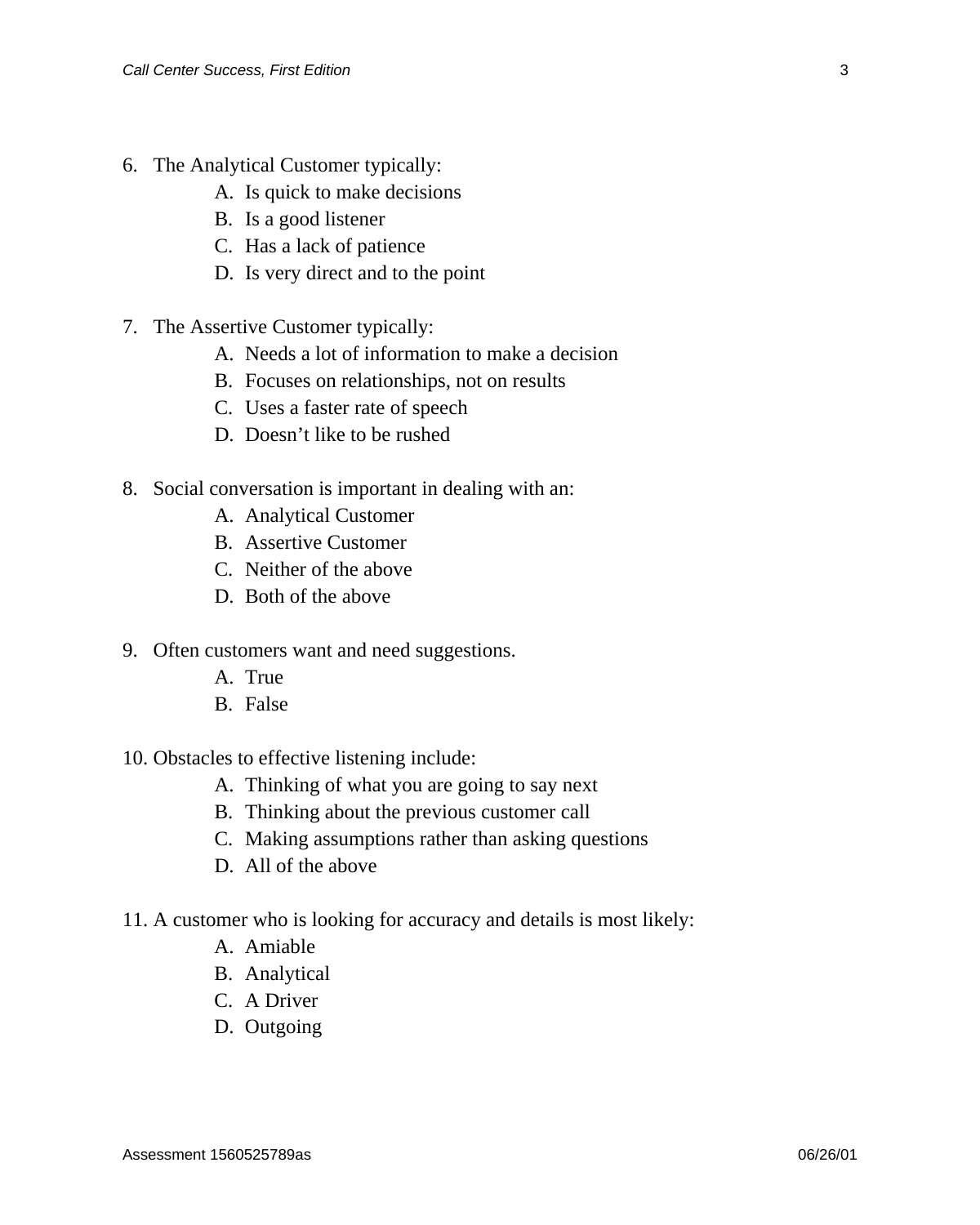12. A customer who seems to want an immediate answer or solution is most likely:

- A. Amiable
- B. Analytical
- C. A Driver
- D. Outgoing
- E. C or D

13. You should address a customer by their first name:

- A. Always
- B. Never
- C. If they ask you to

14. If a customer criticizes a co-worker, it is best to:

- A. Agree with the customer
- B. Acknowledge the criticism
- C. Respond with a positive statement
- D. None of the above
- 15. Using technical language:
	- A. Impresses the customer with your product knowledge
	- B. May confuse the customer
- 16. In most cases, it is best to begin the problem-solving process with an open-ended question.
	- A. True
	- B. False
- 17. When dealing with an angry customer, you should do all of the following except:
	- A. Act in a courteous manner
	- B. Respond to the customer's emotion
	- C. Apologize for the customer's dissatisfaction
	- D. Offer or mention other benefits
- 18. You should only apologize when the customer is right.
	- A. True
	- B. False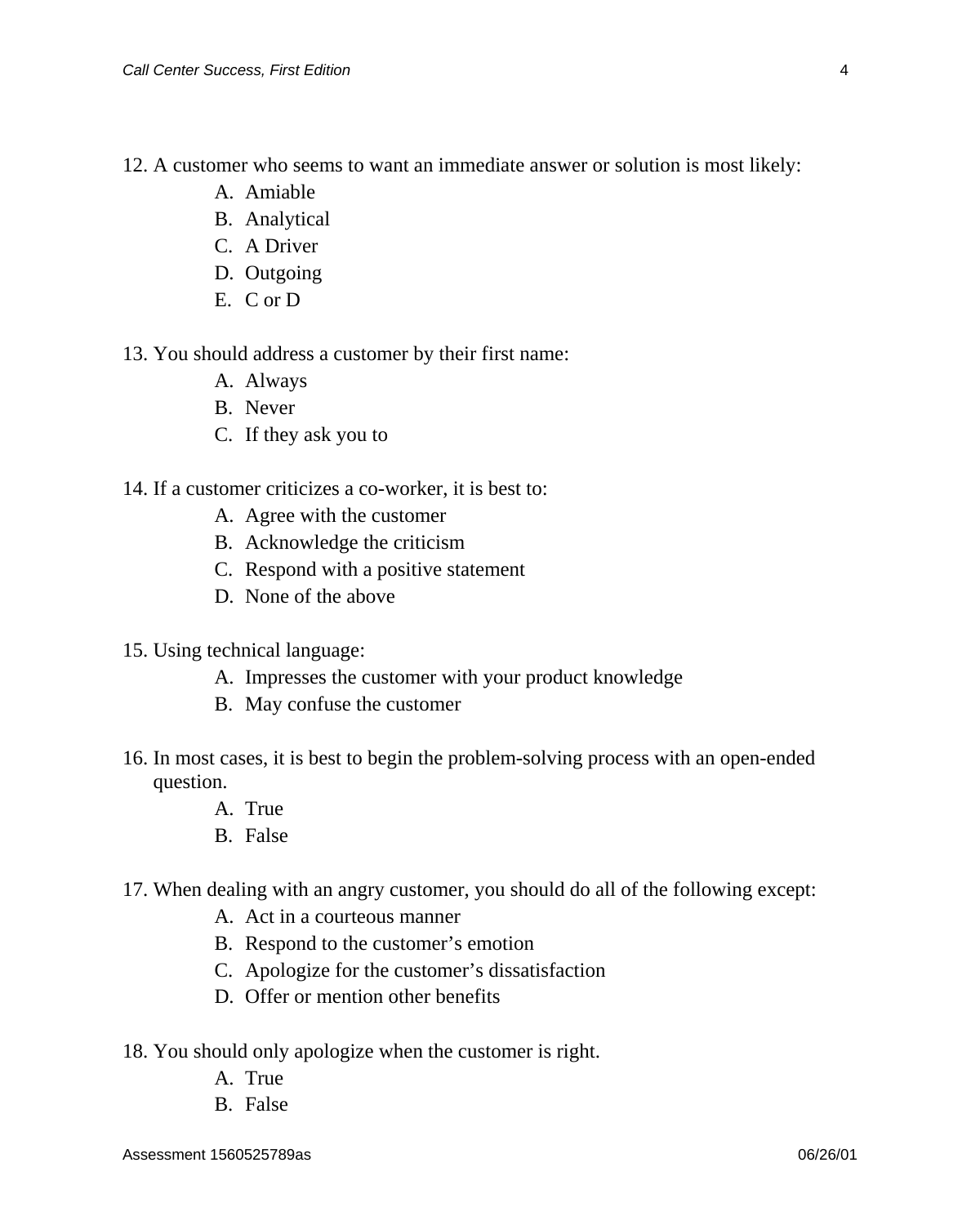- 19. When leaving a message for a customer, your should:
	- A. Keep the message brief and to the point
	- B. Give a time when you will be available
	- C. Repeat your name at the end of the message
	- D. All of the above
- 20. As a rule, you can assume that fax messages are only read by the person you send them to.
	- A. True
	- B. False
- 21. When ending a conference call with a customer and a co-worker, you should:
	- A. Say good-bye to everyone at one time
	- B. Drop the customer from the call and keep your co-worker on the line
	- C. Drop the co-worker from the call before saying good-bye to the customer
- 22. Email should be used to respond to a customer:
	- A. Whenever possible
	- B. With the customer's permission
	- C. In a casual manner
- 23. You can choose to react positively to any situation.
	- A. True
	- B. False
- 24. A factor that can cause job-related stress is:
	- A. Lack of sleep
	- B. Diet
	- C. Office gossip
	- D. Negative attitude
- 25. An action plan should:
	- A. Be based entirely on your own perceptions
	- B. Be complex
	- C. Set realistic goals
	- D. All of the above